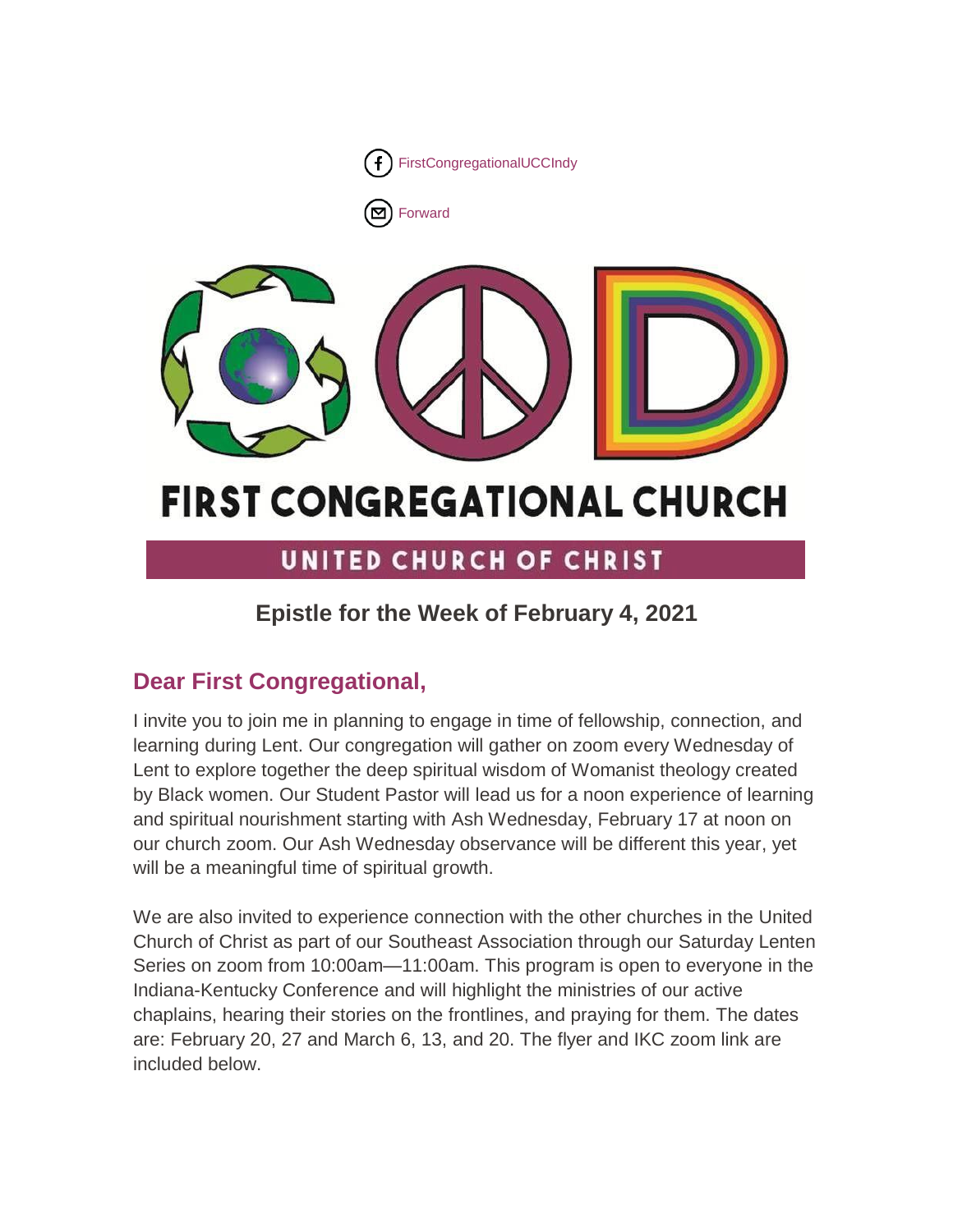Our Worship and Design Team is also preparing special worship service videos for our Lenten season together, filled with many voices from our congregation and inspiring music. Though this Lent will be different than the past, we know God's loving Spirit will be with us, bringing us together in Spirit for encouragement and hope.

Blessings, Pastor Sarah

# **THIS SUNDAY**

### **Sunday Adult Education, 9:30 a.m. (Zoom)**

**February 7:** This Sunday we will look at t**he storied career of John Lewis (1940- July 17, 2020).** There are many articles, to choose from, but we will read this article "How John Lewis spent his life bridging America's racial and political divides" by Phillip Morris from *National Geographic*, available at this link: **[https://www.nationalgeographic.com/history/2020/07/john-lewis-built](https://www.nationalgeographic.com/history/2020/07/john-lewis-built-bridges-across-racial-political-divides/)[bridges-across-racial-political-divides/](https://www.nationalgeographic.com/history/2020/07/john-lewis-built-bridges-across-racial-political-divides/)**

We will also watch this 9 minute video "Remembering John Lewis; Inspirational Documentary" at <https://youtu.be/ZszIIdKiuwE>

## **Sunday Worship, 11AM (YouTube, FaceBook, Dial In)**

**Scripture:** Mark 1:29-39 **Sermon:** "The Holiness of Loneliness"

## **Coffee Hour via Zoom, immediately after worship followed by....**

## **Racial Justice Team - Buzz discussion THIS Sunday (February 7 at 12:30PM)**

If you haven't read the book or watched the movie **"The Hate You Give" by Angie Smith** there is still time! In fact, you are welcome to get your lunch and join in the discussion of the themes even if you haven't read or seen it. The study guide at this link even has chapter summaries in it to help out:

[https://krex.k-state.edu/dspace/bitstream/handle/2097/39158/guide-](https://fcindy.us16.list-manage.com/track/click?u=7a2e4c501545b6d78729a64a1&id=d5df124d22&e=cf7a4265df)

[2018.pdf?sequence=1&isAllowed=y](https://fcindy.us16.list-manage.com/track/click?u=7a2e4c501545b6d78729a64a1&id=d5df124d22&e=cf7a4265df)

This New York Times best selling book and subsequent movie, Inspired by the Black Lives Matter movement, involves the police shooting of an unarmed black teen. The book covers topics of race, interracial dating, political activism, grief, friendship, wealth disparity, police brutality, addiction, and the media's depiction of African Americans. According to the reviewer for The Guardian, this book "says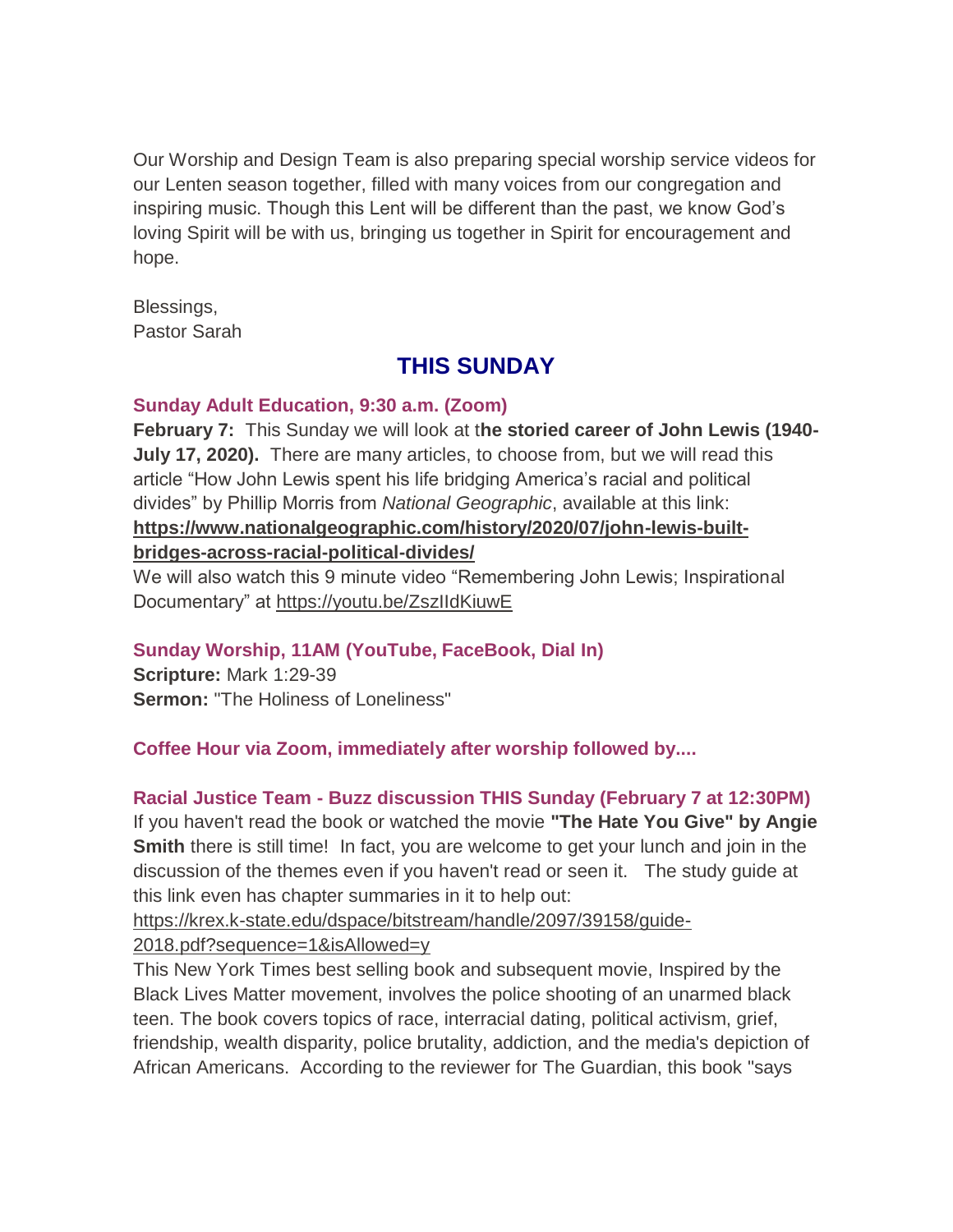more about the contemporary black experience in America than any book I have read for years, whether fiction or non-fiction". There is some swearing, additional violence, sexual situations, and drug use, but it's not gratuitous.

We will explore the perspectives and perceptions represented and how they impact and possibly inspire us. Quoting one character in the book: **"I'll never forget. I'll never give up. I'll never be quiet. I promise."**

Thank you, the Racial Justice Team: Pastor Sarah, Carol, Cassidy, Alice, Karen

## **Thank You for Your Support of First Congregational UCC**

Please continue supporting the mission and ministries of your local church by mailing a check to the church or through online donations at <http://www.fcindy.org/online-giving/>

# **THIS WEEK AT FC**

### **How to Access our Zoom Gatherings**

[https://us04web.zoom.us/j/9264494206?pwd=dmtWbWE5UXRBTk5pcHZlYlB0aEF](https://us04web.zoom.us/j/9264494206?pwd=dmtWbWE5UXRBTk5pcHZlYlB0aEFVUT09) [VUT09](https://us04web.zoom.us/j/9264494206?pwd=dmtWbWE5UXRBTk5pcHZlYlB0aEFVUT09) Meeting ID: 926 449 4206 Password: 7171 If you click on the URL, you should not need to enter in the Meeting ID and Password. To dial in by phone: +1 312 626 6799, Meeting ID 926 449 4206, Password 7171.

## **TODAY!**

 **Spiritual Support Group at 5:00 p.m. -** This group openly invites anyone seeking spiritual care concerning well being. Contact Pat Larracey at [plainandfancy1963@att.net,](mailto:plainandfancy1963@att.net) or 317-625-6801, or Pastor Sarah at [pastorsarah@fcindy.org,](mailto:pastorsarah@fcindy.org) or 386-478-9012.

## **Virtual Church Leadership Workshop: Feb 6th at 10AM**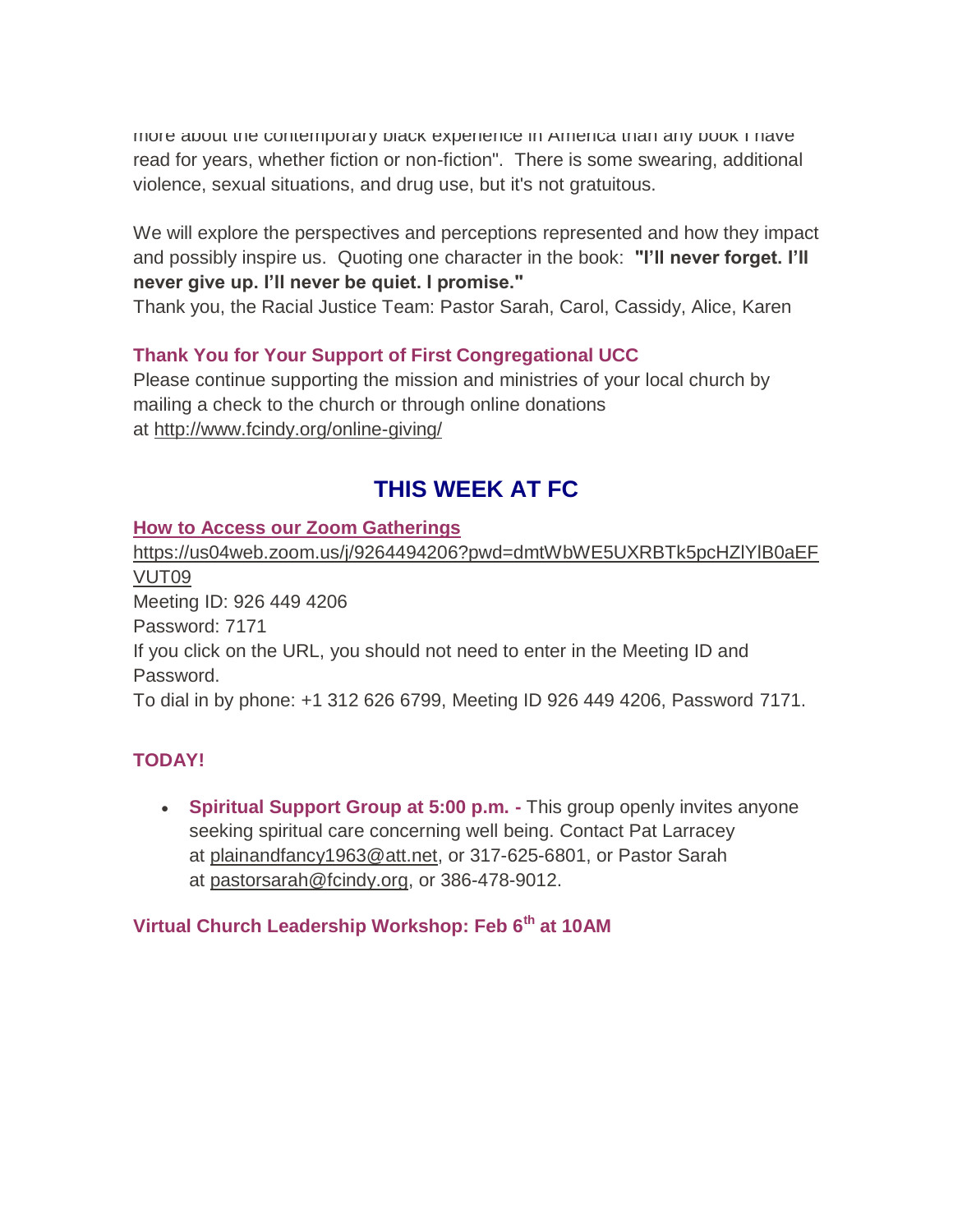

### **Zoom Vespers on Tuesdays from 7:00 - 7:30 p.m.**

Join us on Zoom for a time of togetherness, Scripture, and sharing of joys and concerns.

**Soul Care with Pastor Sarah via Zoom-** Join us after Zoom Vespers on **Tuesdays at 7:30p.m.** Simply stick around after vespers for a time to check-in and to pray together.

**WISE Mental Health Team Meeting (Zoom) - Wed, Feb 10 at 5PM -** For more information contact co-chairs, Pat Larracey, [317-625-6801](mailto:317-625-6801-plainandfancy1963@att.net) [plainandfancy1963@att.net](mailto:317-625-6801-plainandfancy1963@att.net) and Sandy Wood, 317-225-6206- [csjlwood@att.net](mailto:csjlwood@att.net)

## **Church Council Meeting (Zoom) - Wed, Feb 10 at 7PM**

**Covenant Outreach -** As our Covenant Outreach gets underway, for the next few months we'll be focusing our attention on our Just Peace covenant, specifically as it relates to racial justice ministries. See the [February Colony](https://mcusercontent.com/7a2e4c501545b6d78729a64a1/files/c162ad15-d62a-49e5-88b5-fe8b53fcd15a/February_Colony_2021.02.pdf) for information about **Faith In Indiana** [\(https://faithinindiana.org\)](https://faithinindiana.org/) and **Peace Learning Center** [\(https://peacelearningcenter.org\)](https://peacelearningcenter.org/). The Outreach & Service Board invites financial donations (designated "Covenant Outreach") to these organizations, and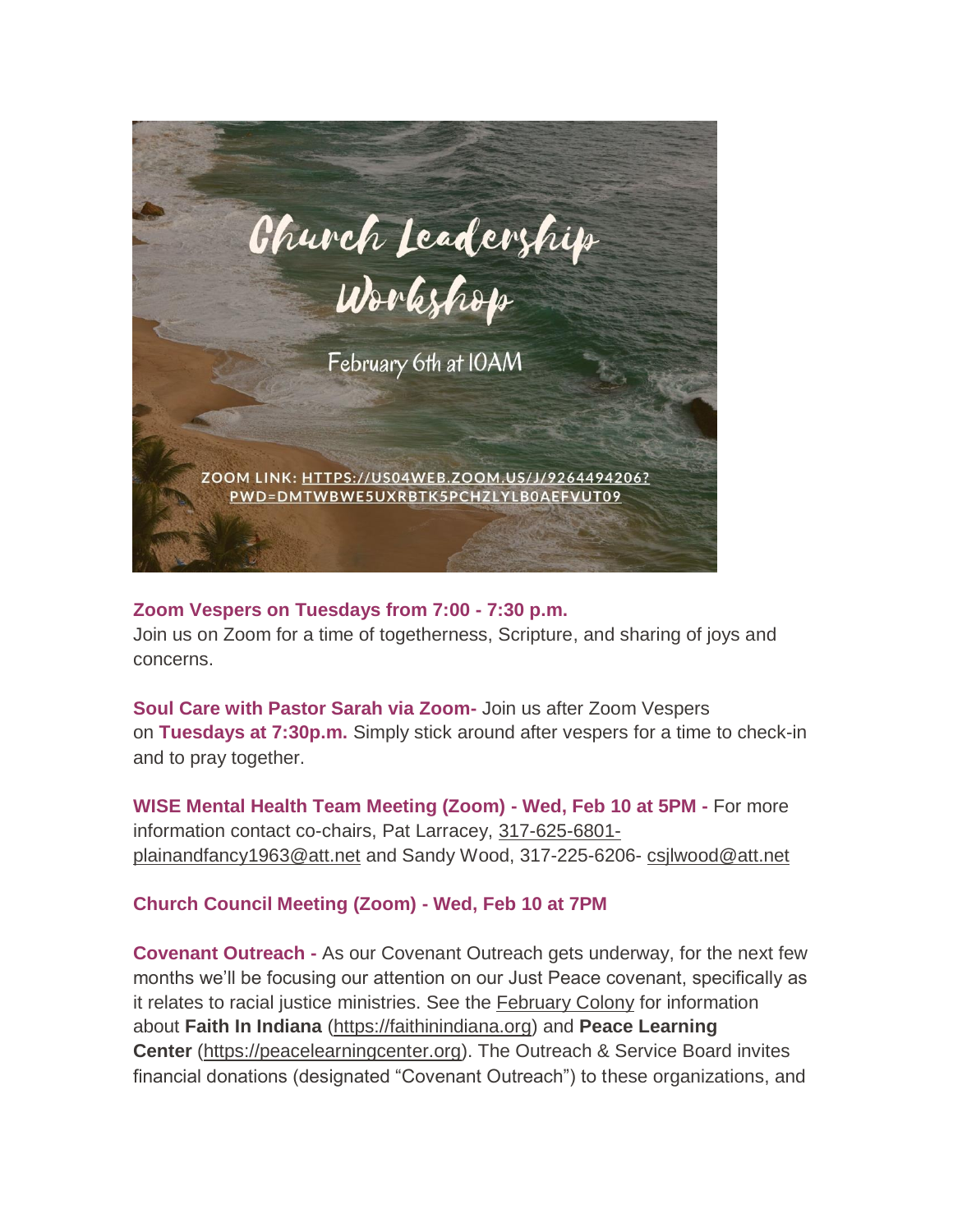we'll be sharing more information about advocacy involvement in the coming weeks. Stay tuned!

## **COMING UP**

**Men's Lunch - NEXT Thursday, Feb 11th at 1PM -** This lunch and discussion gathering for men of First Congregational meets every other Thursday at **1:00pm.** Please contact Randy Walker at (317) 796-2081 or aa28977rwalker@gmail.com for more information.

### **Monthly Food Drive – Rescheduled to Sat, 2/13, 10-noon**

Please bring canned goods and supplies to benefit the Northside Pantry to our food drive, which is rescheduled to February 13. Last year, we donated over 2000 lbs from our monthly drives. Come to the church patio – rain, snow, or shine – where we can spend a few minutes connecting with one another. You can also pick up a Lenten devotional. Hope to see you there!

**Ash Wednesday Lunch & Learn - Wednesday, February 17th at Noon**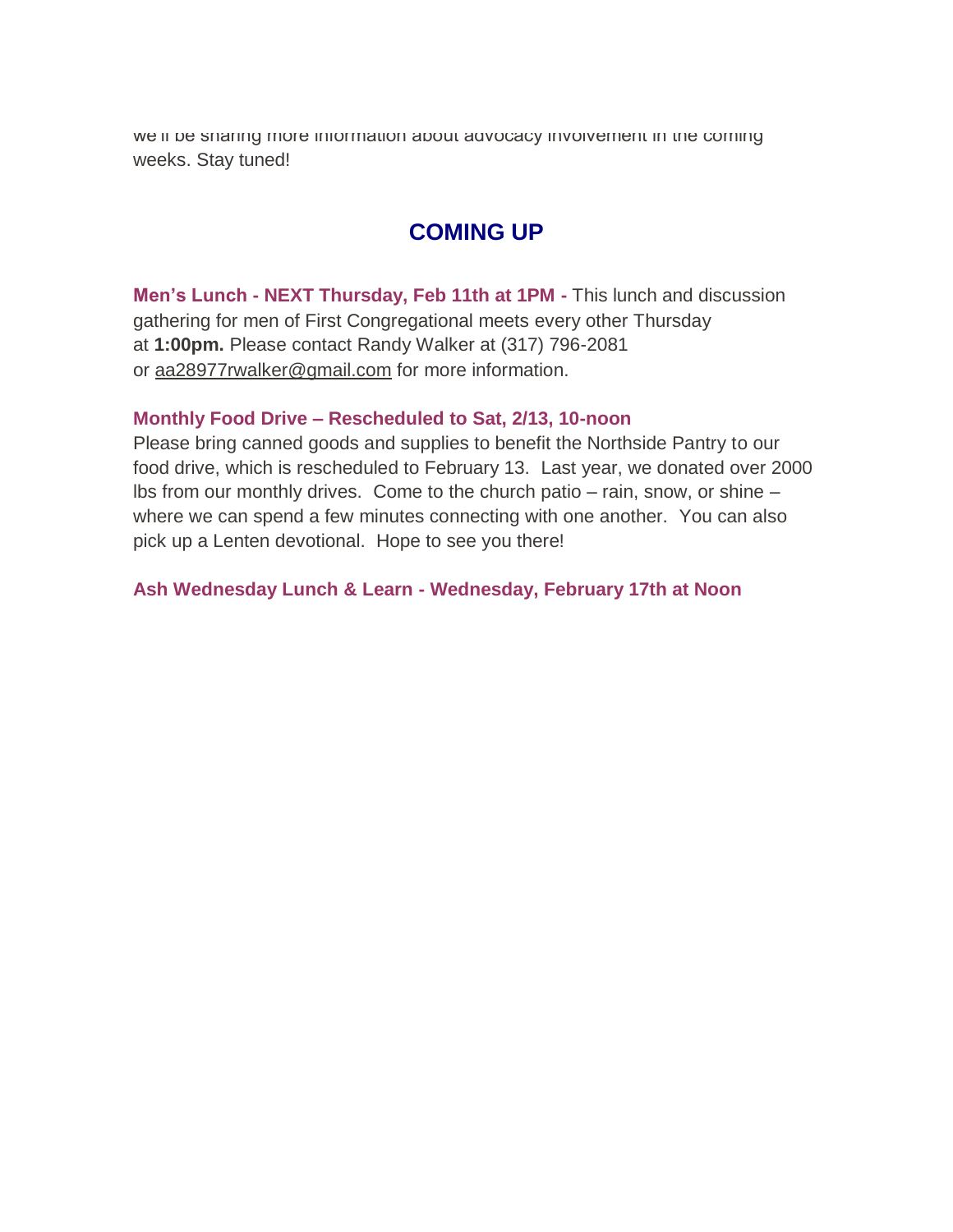

**Southeast Association Virtual Lenten Series**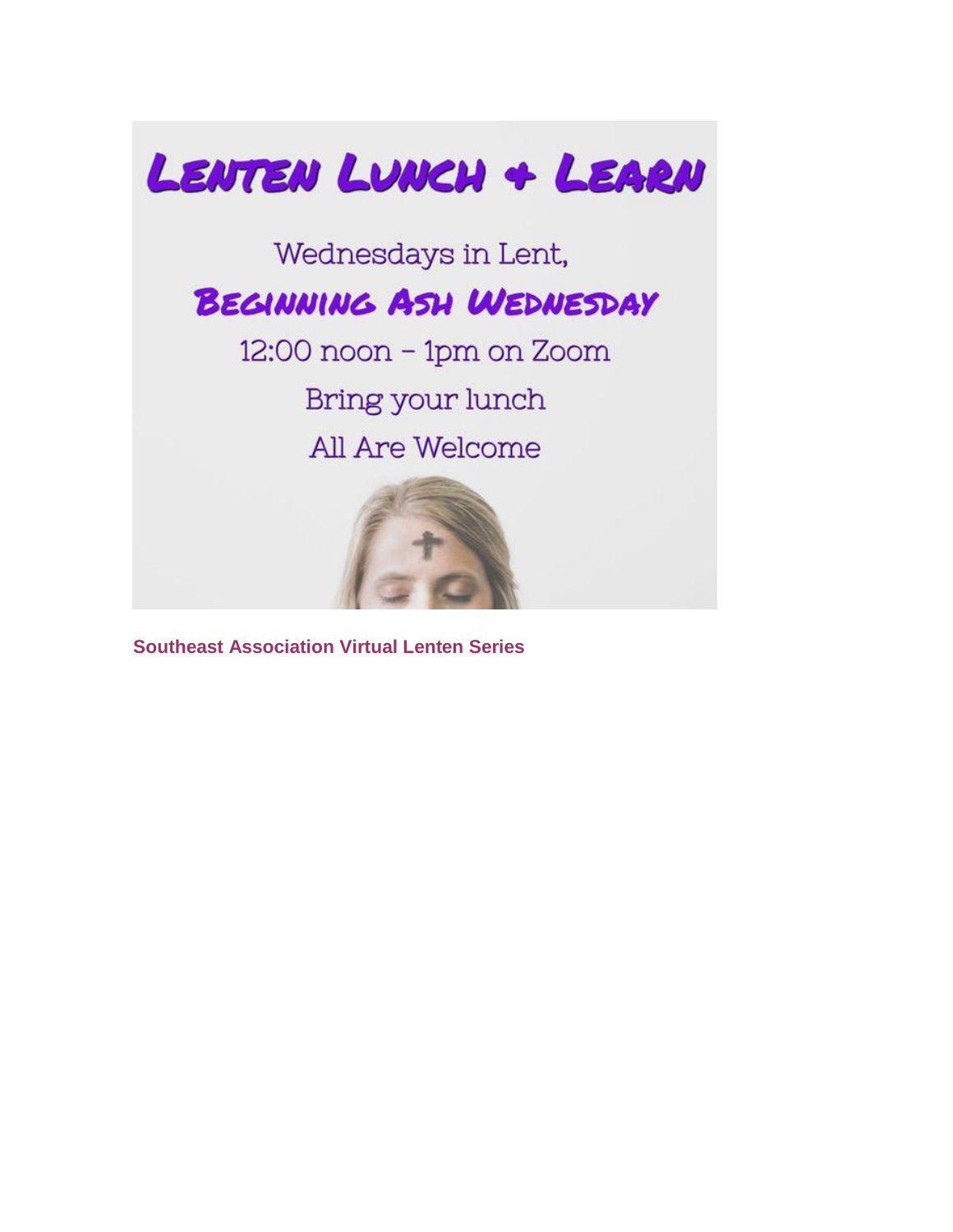

**Please click** [HERE](https://mcusercontent.com/7a2e4c501545b6d78729a64a1/files/c162ad15-d62a-49e5-88b5-fe8b53fcd15a/February_Colony_2021.02.pdf) **to view the February Colony with more information and**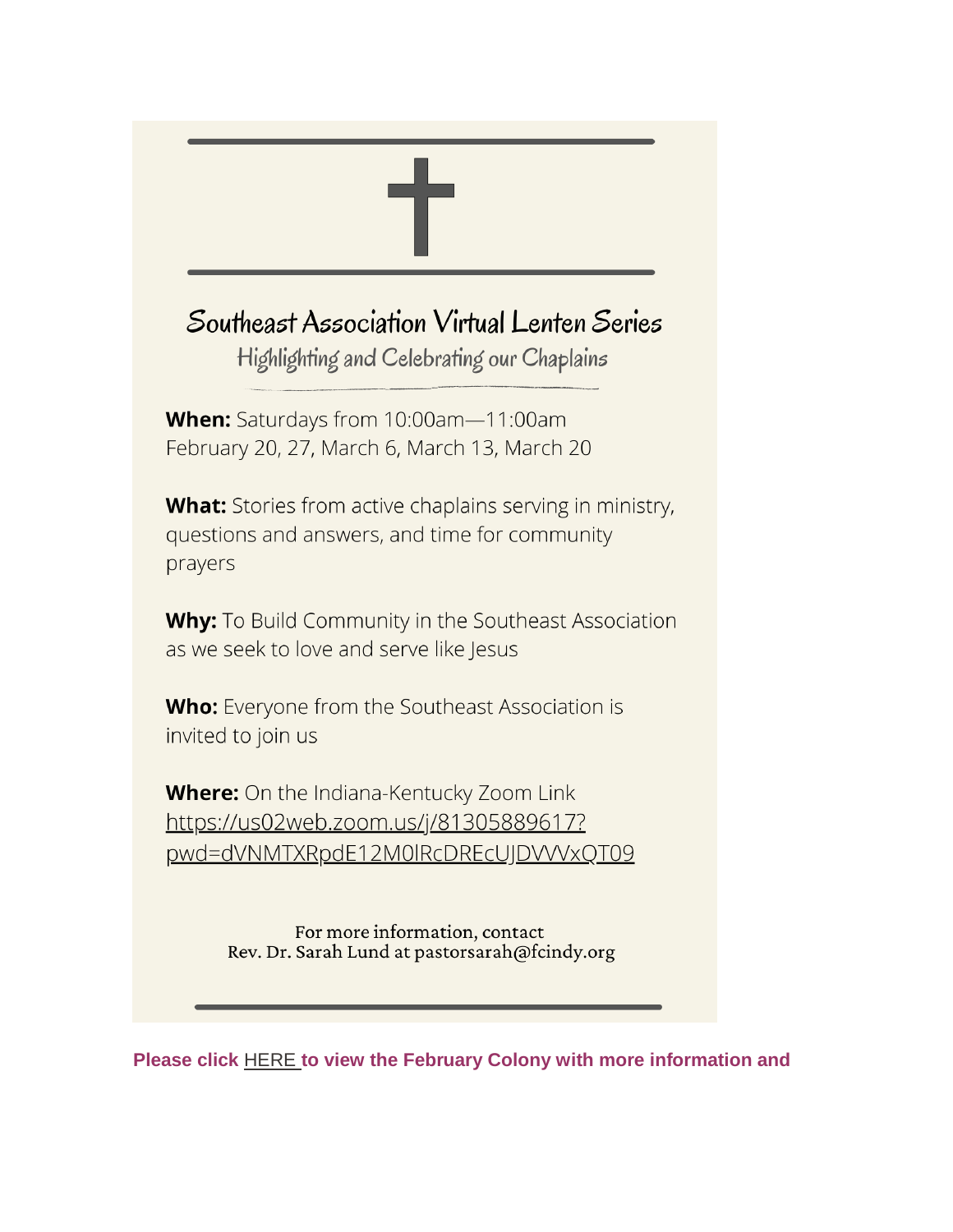#### **events happening this month!**

# **CONNECTION & SUPPORT**

### **FC Facebook page** (click **[here](https://www.facebook.com/FirstCongregationalUCCIndy/)**)

"**First Congregational Indy Fellowship**" group on Facebook (click **[here](https://www.facebook.com/groups/521333455186422/)**).

### **Pastoral Care**

Pastor Sarah may be reached at (386) 478-9012 or [pastorsarah@fcindy.](mailto:pastorsarah@fcindy.org)

## **Pastor Sarah's Sabbath Days: Mondays & Saturdays**

The congregation covenant with Pastor Sarah to provide 2 days per week for personal rest and family renewal. On Mondays and Saturdays, Pastor Sarah is not available unless it is a pastoral emergency. Thank you for honoring this sacred gift of Sabbath time for our Pastor and her family.

## **Additional Church Support Contacts**

Pastor Carol [\(casowle@gmail.com\)](mailto:casowle@gmail.com) Office Administrator, Shannon [\(shannon@fcindy.org\)](mailto:shannon@fcindy.org) Moderator, Alice Rutherford [\(alice@caloosaspirit.net\)](mailto:alice@caloosaspirit.net) Vice Moderator, Larry Eckel [\(lspeckel@comcast.net\)](mailto:lspeckel@comcast.net)

## **Mental Health Support:**

- **Substance Abuse and Mental Health Services Administration's Disaster Distress Helpline:** 1-800-985-5990, or text "TalkWithUs" to 66746.
- **National Suicide Prevention Hotline**: 1-800-273-TALK (8255) (press 1 for veterans, 2 for Spanish)
- **National Alliance on Mental Illness (NAMI)** Information HelpLine provides information and referral services. 1-800-950-NAMI (6264) and [www.nami.org.](http://www.nami.org/)
- **The Trevor Project hotline** offers support for LGBTQIA+ youth and families struggling with mental health challenges at 1-866-4-U-TREVOR (488-7386) and [www.theTrevorProject.org](http://www.thetrevorproject.org/)

**FC Emergency Fund -** The FC Emergency Fund is available to support financial needs for any of our church family who find themselves in need. To request funds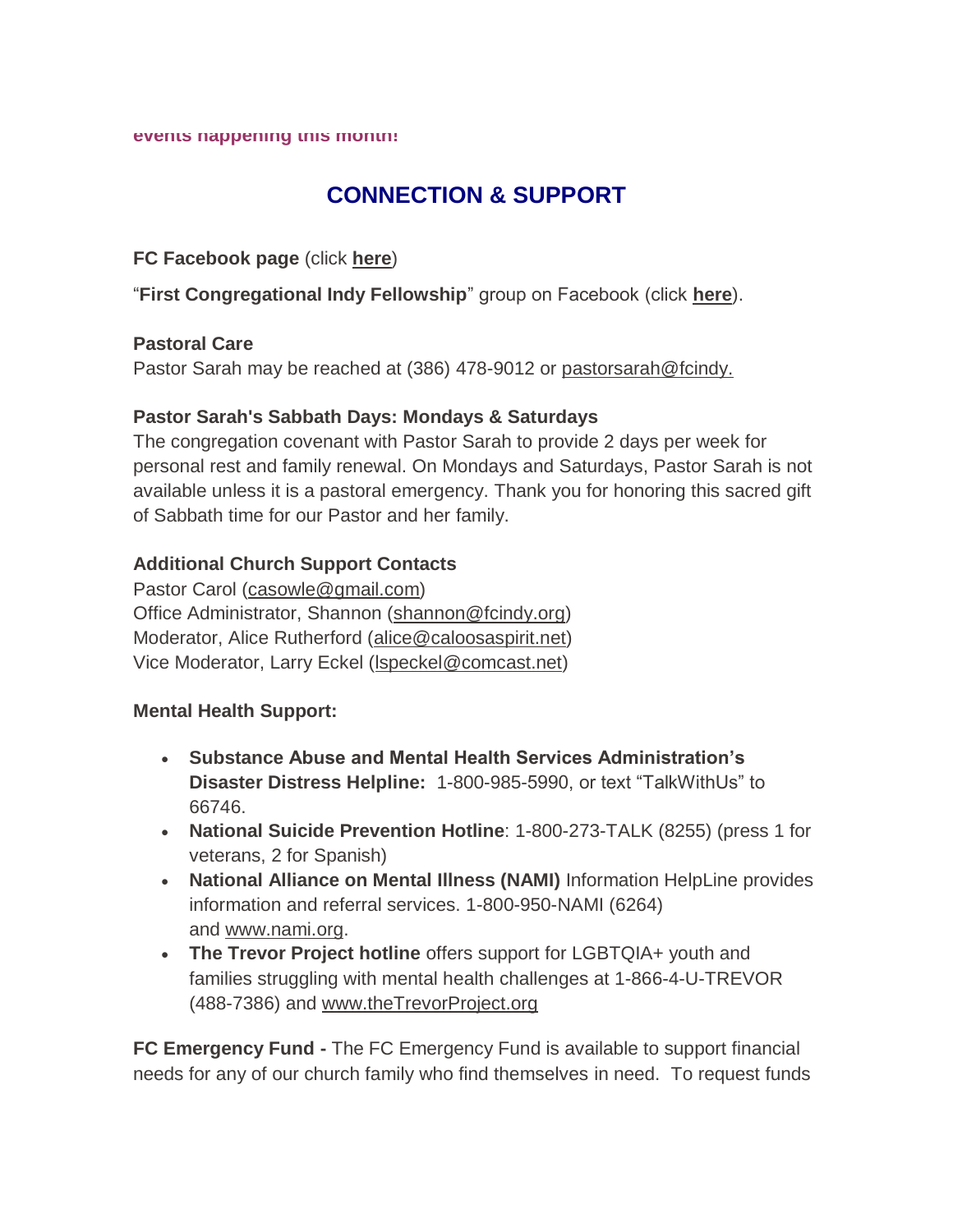for you or your family, please contact Pastor Sarah by email [pastorsarah@fcindy.org](mailto:pastorsarah@fcindy.org) or cell (386) 478-9012.

### **FC Covid Protocols:**

Effective immediately, the church building is closed to in-person church gatherings until the following parameters are reached, based on guidance from Dr Virginia Caine, Marion County Public Health Director:

*A 7-day average of 5% (or less) positivity among unique individuals tested for a two-week period, and new cases per day at 35 or under in Marion County, per the metrics shown on [www.coronavirus.in.gov](http://www.coronavirus.in.gov/) .* 

At that time, the Council will decide reopening measures.

## **THIS WEEK AT FIRST CONGREGATIONAL**

## **3 Ways to Connect for Worship**

## *YOUTUBE*

<https://www.youtube.com/channel/UCWV9wqAvPiUKSkEbjaV6Zpw>

- YouTube Live broadcasts at 11am..
- Use this option for live interacting and messaging. You must have or create a user account and be logged in to message live.

## *FACE BOOK*

[https://www.facebook.com/pg/FirstCongregationalUCCIndy/posts/?ref=page\\_int](https://www.facebook.com/pg/FirstCongregationalUCCIndy/posts/?ref=page_internal) [ernal](https://www.facebook.com/pg/FirstCongregationalUCCIndy/posts/?ref=page_internal)

- The video will be posted at 11am.
- This is for viewing only. For live interacting and commenting, please use the YouTube option.

## *DIAL-IN*

- Dial **317-204-3862**
- Landline is preferred for clarity.
- If calling with a smart phone, setting your cellular setting to Wi-Fi calling will be clearer.